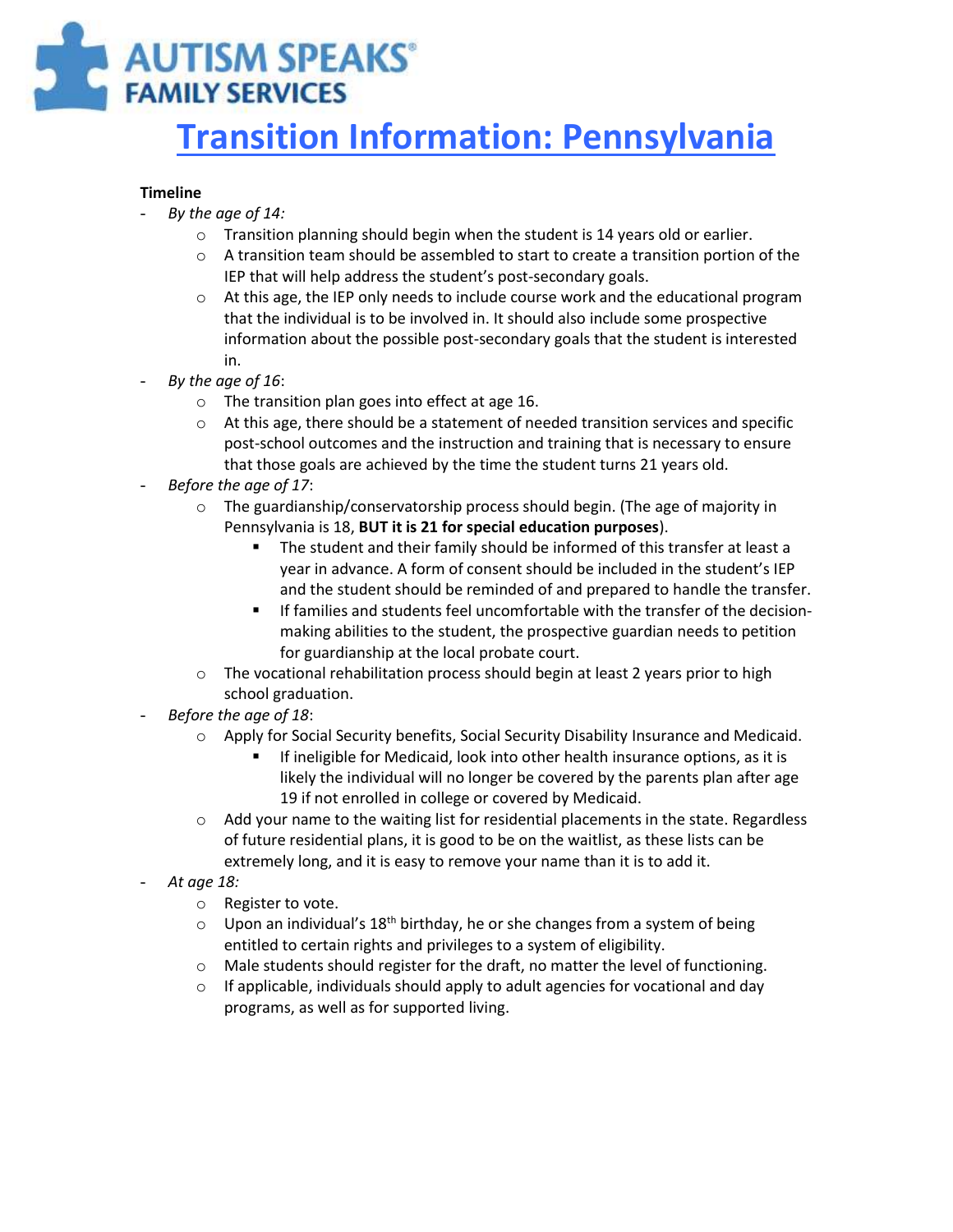#### **Starting the Transition Process**:

Transition planning should begin when the student turns 14 years old or when the student starts high school. This means that a transition team should be assembled to start to create a transition portion of the IEP that will help address the student's postsecondary goals. The student should use career awareness programs to find possible career paths he or she might be interested in and discuss with their parents and transition teams what paths are appropriate and practical given their interests and abilities. The transition team should include the student, their parents, teachers, therapists and any agency representatives that will be involved in the student's transition process, such as those who will be providing services to the student in the future. At this age, the IEP only needs to include course work and the educational program that the individual is to be involved in. It should also include some prospective information about the possible post-secondary goals that the student is interested in.

The transition part of the IEP will go into effect when the student turns 16 years old. At this age, there should be a statement of needed transition services and specific postschool outcomes and the instruction and training that is necessary to ensure that those goals are achieved by the time the student turns 21 years old. It should include detailed information regarding future education, employment, community experiences, and living situations. It also should address all future therapies that the student will need to prepare him of her for the real world, including speech therapy, social skills training, and behavioral preparation. IEP meetings should occur annually to assess the progress that the student is making and also to alter the IEP goals in accordance with the students' preferences and interests.

#### **Education**:

IEPs should include information about prospective course work for each level or grade of education that the student is planning on pursuing. This should also include any training or instruction that is done for vocational preparation, such as skill-specific training. It is also important that the IEP specify a prospective graduation date as well as the diploma option that has been selected for the student. If higher education is being considered, it should be included in the student's IEP and preparation for the college application and survival process should begin as early as 9<sup>th</sup> grade. Time should be allotted in the IEP for the preparation and taking of the required standardized tests and the completion of the college application process. Also, it is important that proper preparation is done to ensure that the students will feel comfortable taking college-level courses.

FAPE is provided for all students with disabilities until they complete their graduation requirements or IEP goals or until they turn 21 years old.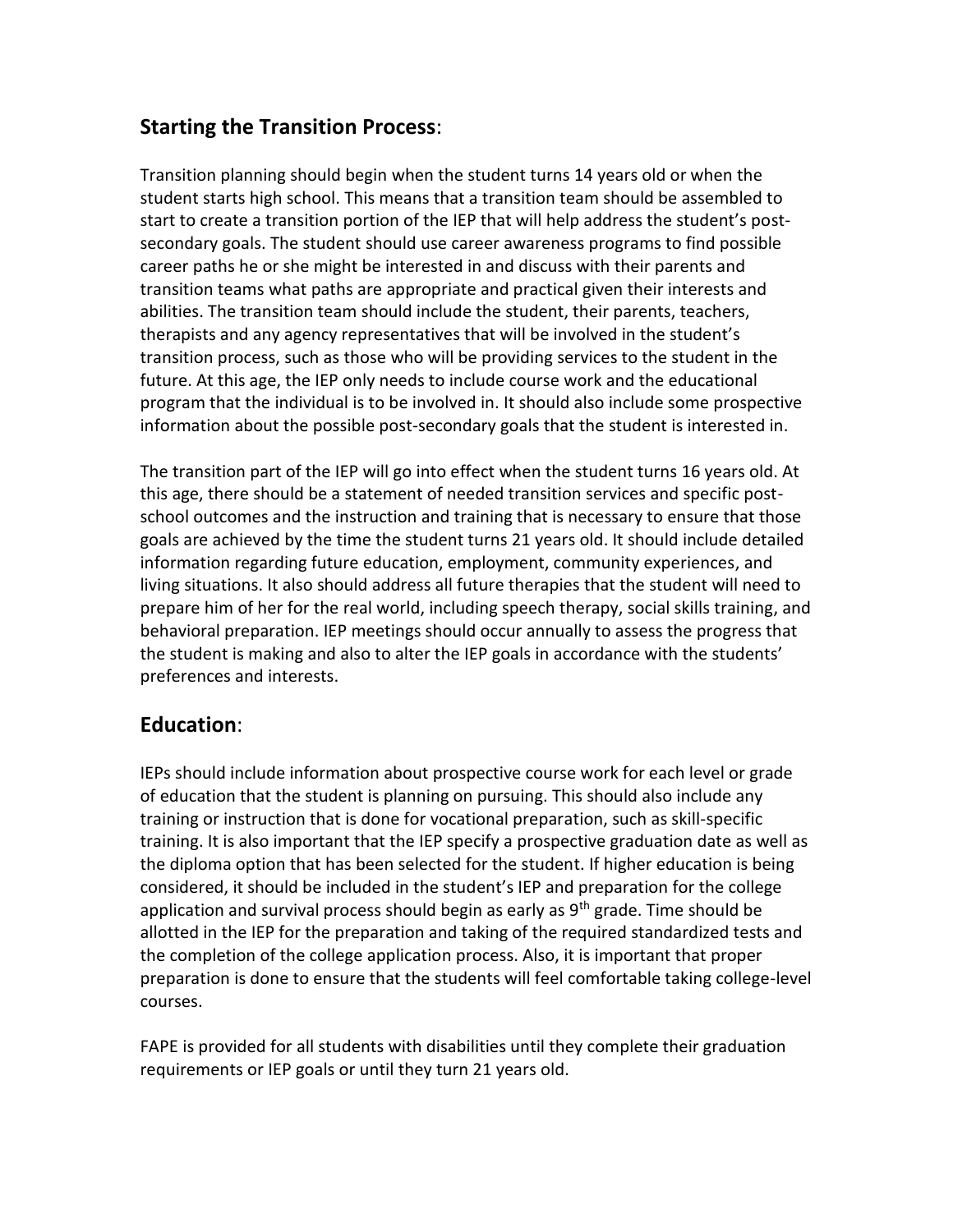Pertaining to graduation requirements, the state of Pennsylvania provides minimum graduation requirements and LEAs can add to those requirements. The only diploma option is the regular high school diploma. There are allowances made for students to complete the state-mandated requirements for graduation, including reducing the number of required credits, using alternate courses to earn the required course credits, using extensions for getting those credits and other allowances which have to be addressed and approved within the student's IEP. There is no state exit exam for the students to complete to get their diplomas.

## **Guardianship**:

The age of majority in Pennsylvania is **18 years old.** At this age, all rights to make decisions about the disabled individual's welfare are transferred to the individual from their parents or guardians. This means that the student can make all decisions about their well being on their own. However, for special education purposes, the age of majority is **21 years old**. The student and their family should be informed of this transfer at least a year in advance. A form of consent should be included in the student's IEP and the student should be reminded and prepared to handle the transfer. This includes understanding the choices of making those decisions and the possible consequences of such important decisions, such as decisions related to health, education or finances.

If the student feels uncomfortable handling that responsibility and the family feels that the student's disability impedes them from understanding what is in their best interests, it is possible for the family or any prospective guardian to petition for guardianship at a local court. This is considered a last resort because plenary or full guardianship relinquishes all control of the individual's rights to another person. If a petition is filed by a possible guardian at a local court claiming that the person is incapacitated and unable to make important life decisions, and medical evidence is presented in court that concurs with that argument, a legal proceeding will take place. Lawyers need to be present to represent both the prospective guardians and also the disabled individual in order to ensure that the individual's best interests are represented at the hearing. Once every piece of evidence is presented to the court, the judge or jury will decide whether guardianship is necessary and in the individual's best interests and also what the terms of the guardianship will be. The judge will also decide who the best guardian is for the individual. Limited guardianship is possible where the terms and powers of the guardianship are specified in court by the judge. Other options include getting a power of attorney. Terms for termination of the guardianship will also be provided.

#### **Vocational Rehabilitation**:

The Pennsylvania Office of Vocational Rehabilitation, or OVR, provides vocational rehabilitation services to help persons with disabilities prepare for, obtain, or maintain employment. OVR provides services to eligible individuals with disabilities, both directly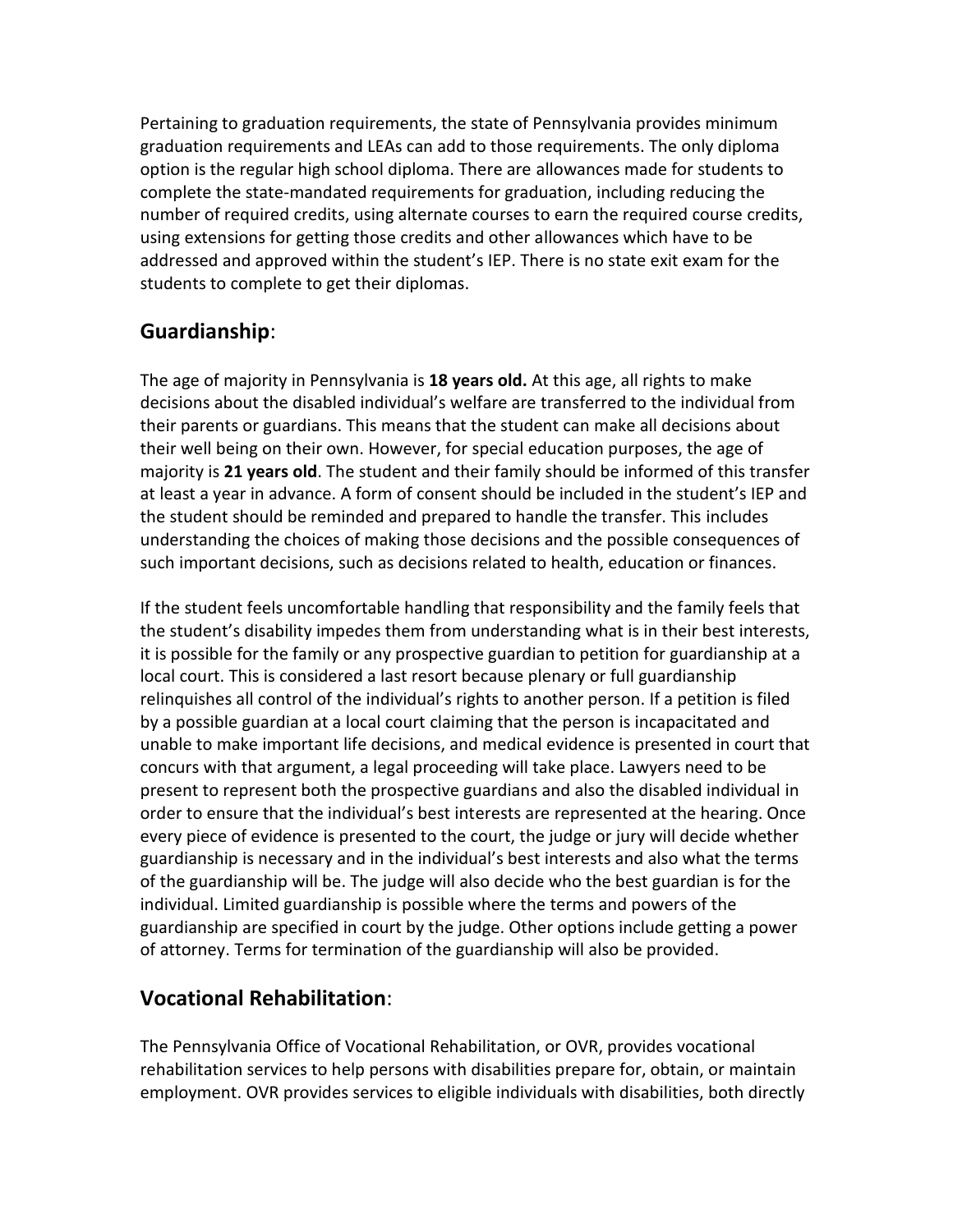and through a network of approved vendors. Services are provided on an individualized basis. The OVR counselor, during face-to-face interviews, assists customers in selecting their choice of vocational goals, services and service providers. An Individualized Plan for Employment (IPE) is developed, outlining a vocational objective, services, providers and responsibilities.

OVR provides diagnostic services, vocational evaluation, counseling, training, restoration services, job placement assistance, support services and assistance with learning assistive technology. To apply, contact a local OVR office and arrange for an interview with a counselor so they can understand the skill set of the student and help them create an IPE. They can also help with getting SSI benefits for students with disabilities and help with the Ticket to Work Program.

To find a local office, visit [www.portal.state.pa.us/portal/server.pt?open=514&objID=606620&mode=2](http://www.portal.state.pa.us/portal/server.pt?open=514&objID=606620&mode=2)

## **Social Security**:

Benefits should be applied for before the student's 18<sup>th</sup> birthday and then be reevaluated after the student's  $18<sup>th</sup>$  birthday. It is also important that the office be contacted well in advance before the student's  $18<sup>th</sup>$  birthday to understand that eligibility and application process.

Applicants may apply online or by contacting Social Security directly. Local Social Security offices can be found using SSA's office locator or by calling 800-772-1213.

- *Social Security Administration*: [www.socialsecurity.gov](http://www.socialsecurity.gov/)
- *Social Security Benefit Application*: [www.socialsecurity.gov/disabilityonline](http://www.socialsecurity.gov/disabilityonline)
- *Social Security Benefits for People with Disabilities*: [www.ssa.gov/disability](http://www.ssa.gov/disability)
- *Social Security Office Locator:* <https://secure.ssa.gov/ICON/main.jsp>

#### **Housing Resources**:

Pennsylvania Public Housing Agency Contact Information: [www.hud.gov/offices/pih/pha/contacts/states/pa.cfm](http://www.hud.gov/offices/pih/pha/contacts/states/pa.cfm)

US Department of Housing and Urban Development: HUD in Pennsylvania <http://portal.hud.gov/portal/page/portal/HUD/states/pennsylvania>

Disability.gov Guide to Housing: [www.disability.gov/resource/disability-govs-guide-housing](http://www.disability.gov/resource/disability-govs-guide-housing)